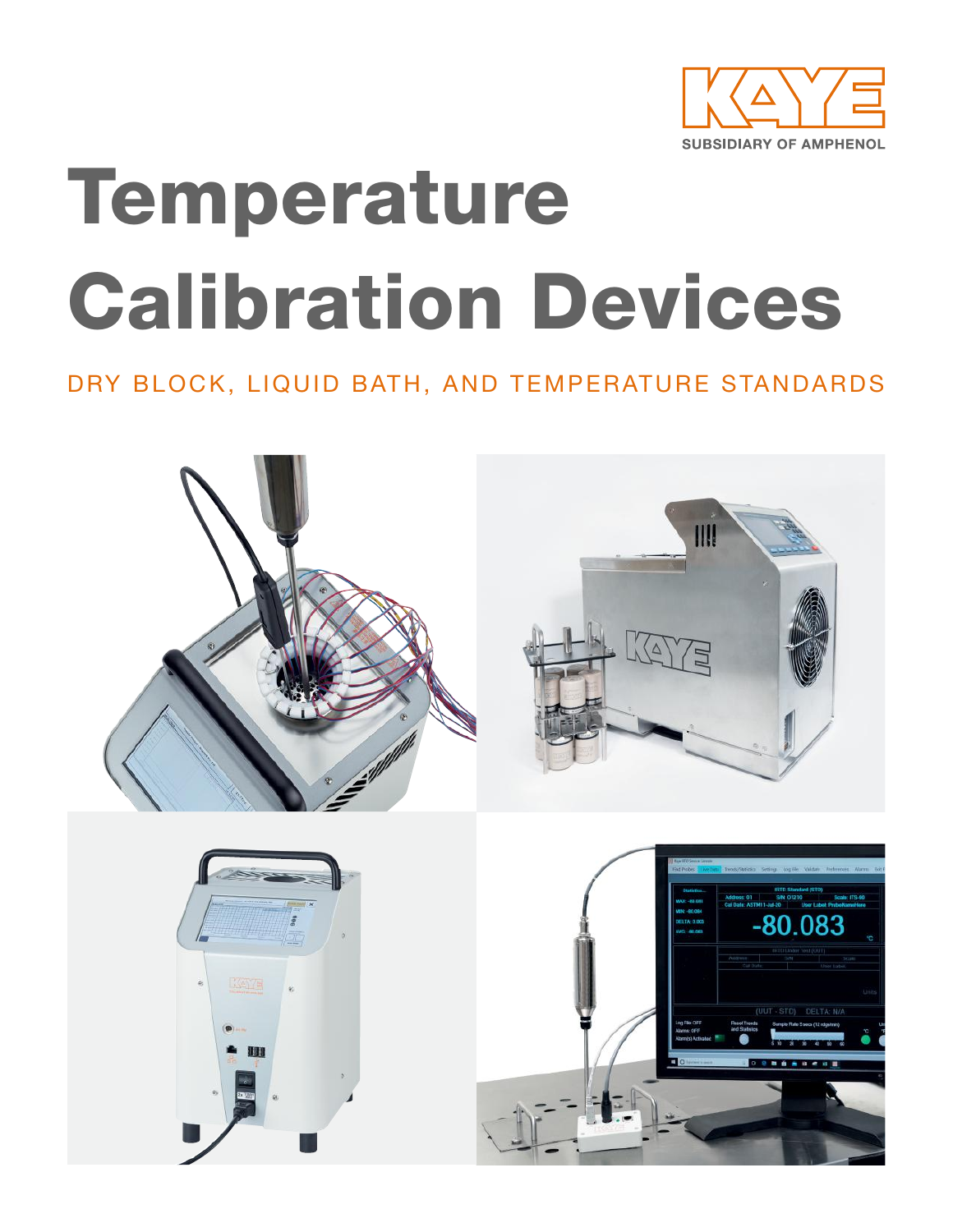### Calibrator Overview

Kaye has a full line of calibrators that can fit nearly any application in the pharmaceutical or biotech setting. Our dry block calibrators, liquid baths, and IRTD temperature standards give the mose precise accuracy on the market, guaranteeing that you can rely on Kaye's trusted instruments.

For the past 60+ years professionals across the world have trusted Kaye products to deliver the most accurate measurements that are also traceable and secure. So when you need to calibrate your thermocouples, wireless data loggers, or even verify your IRTD probe, rest assured that we've got the solution for you.

There is rarely a one-size-fits-all solution when it comes to calibrators, so at Kaye we want to ensure that our customers get the calibrator that will fulfill their needs. The tables in this document display specific parameters and specifications for each of our calibrators so you can have a clear understanding of which calibrator would be best for your metrology lab or pharmaceutical thermal validation application.

### Temperature Standard IRTD-400

#### HIGH-ACCURACY TRACEABLE TEMPERATURE STANDARD

#### -196°C TO 420°C

During sensor calibration / verifications, sensors are compared against the IRTD and offsets are automatically calculated and stored. The broad temperature range from -196 to 420°C, enables it to be used in virtually all temperature validation applications.

- ∙ Accuracy over range ±0.025°C
- ∙ Resolution 0.001°C
- ∙ Sensor element 200 Ohm Platinum sensor
- ∙ Sheath material Inconel™ 600
- ∙ Calibration Traceable to NIST or PTB
- ∙ Ambient temperature range 0 to 60°C (32 to 140°F)
- ∙ Humidity 0 to 95% non-condensing
- ∙ Dimensions Overall length: 603mm (23.75") Grip: 89mm x 32mm (3.5" x 1.25") Sensor sheath: 457mm x 6.35mm (18" x 0.25")



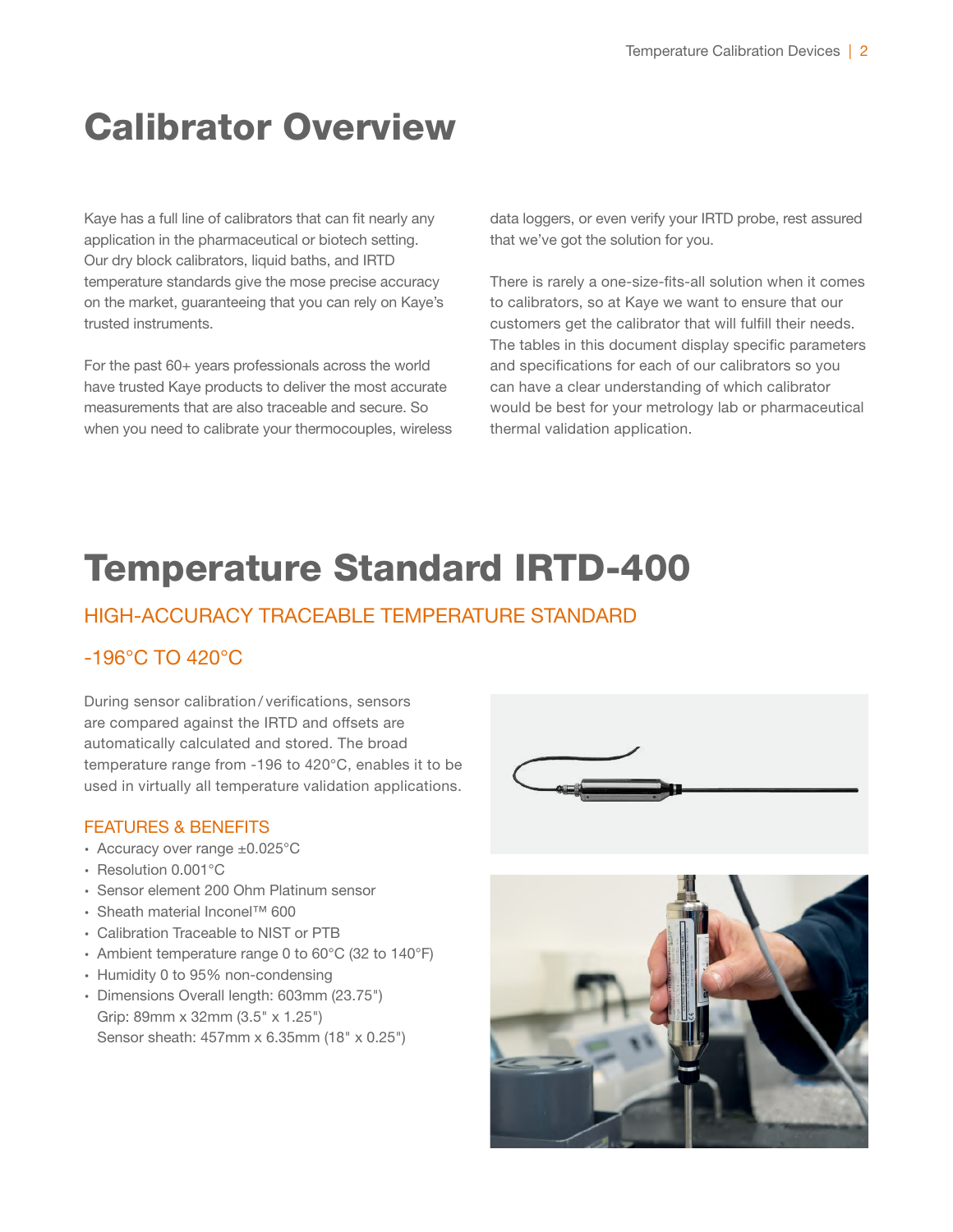### IRTD Lab **Calibration**

Every Kaye IRTD is factory calibrated in our ISO 17025 accredited lab by a team of professionals who ensure the reference device is precise and accurate. The IRTD is tested in multiple baths from -196°C up to 420°C, up to +/- 0.005°C. Data is recorded at various temperature points to guarantee repeatable and traceable results. Regulatory bodies recommend this robust procedure take place annually to prove that your temperature standard has not drifted.

### IRTD and Kaye Validation Systems

Use the IRTD as a traceable and highly-accurate standard to verify your qualification studies. The IRTD comes configured to work seamlessly with all Kaye validation products, such as the Validator AVS, ValProbe RT, RF ValProbes, and Kaye baths.

For wired qualifications using a Validator AVS, users must perform a verification to ensure their thermocouples worked properly. The IRTD is used as a temperature standard in combination with a number of Kaye baths, such as the LTR-150 or HTR-420, to verify the accuracy of the thermocouples.

# IRTD Stand-Alone Software

### EASY AND FLEXIBLE SOFTWARE FOR DIRECT IRTD COMMUNICATION

For independent applications in calibration labs, the IRTD Win Console Software can be used to communicate with up to 2 IRTDs at the same time. It's a convenient interface enabling you to track probe stability, numerically and graphically, log data to a file, compare IRTDs, and much more.

The software flexibility permits use with both standard PCs, as well as on touch screens.

- ∙ State-of-the-art look and feel
- ∙ Designed for Win8.1 and Win10
- ∙ Accepts up to 2 IRTDs
- ∙ Communicates via USB ports
- ∙ Easy to use touch screen
- ∙ Graph for each IRTD
- ∙ Variable log-rate
- ∙ Accepts IRTD cable of Validator 2000 and Validator AVS



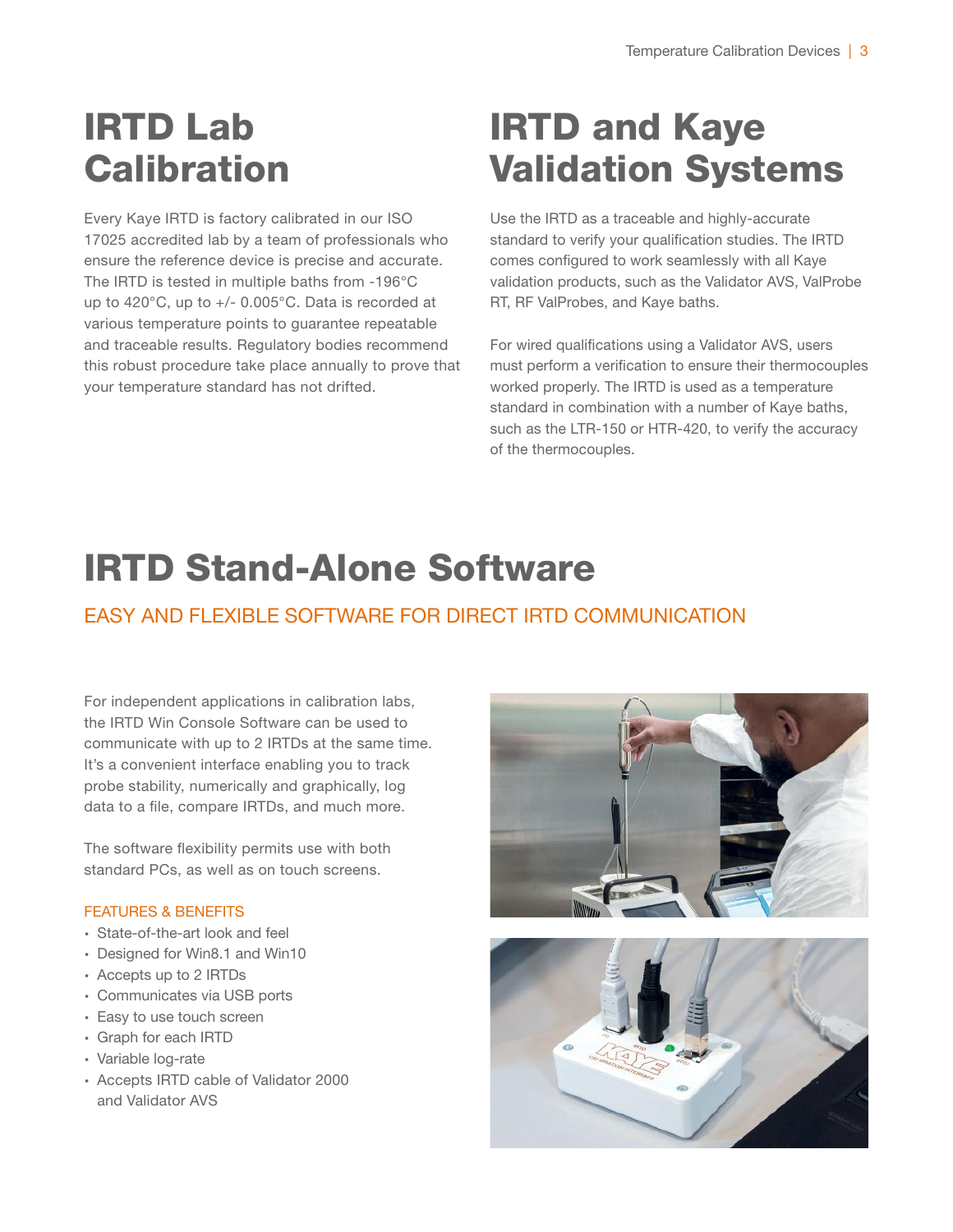### Dry Block Calibrators

| SPECIFICATIONS ~                      |                                                                        |                                                                        |                                                                        |  |
|---------------------------------------|------------------------------------------------------------------------|------------------------------------------------------------------------|------------------------------------------------------------------------|--|
|                                       | <b>LTR-90</b>                                                          | <b>LTR-150</b>                                                         | <b>HTR-420</b>                                                         |  |
|                                       |                                                                        |                                                                        |                                                                        |  |
| <b>Temperature Range</b>              | -90 $\degree$ C to 140 $\degree$ C                                     | $-30^{\circ}$ C to 150 $^{\circ}$ C                                    | 30 to 420°C                                                            |  |
| <b>Temperature Stability</b>          | $\pm 0.01^{\circ}$ C                                                   | $\pm 0.01^{\circ}$ C                                                   | $\pm 0.01^{\circ}$ C                                                   |  |
| <b>Typical Heat-Up Time</b>           | -90 $\degree$ C to 25 $\degree$ C: 15 min<br>25°C to 140°C: 14 min     | 20°C to 121°C: 30 min<br>$-30^{\circ}$ C to 20 $^{\circ}$ C: 20 min    | 30°C to 100°C: 7 min<br>30°C to 350°C: 20 min                          |  |
| <b>Typical Cool-Down Time</b>         | 23°C to -90°C: 80 min<br>140°C to 20°C: 60 min                         | 20°C to -25°C: 45 min<br>121°C to 20°C: 30 min                         | 350°C to 125°C: 20 min<br>350°C to 50°C: 40 min                        |  |
| Access Opening/<br>Well configuration | Interchangeable Insert<br>Ø 30 mm (Ø 1.18 in)<br>160 mm depth (6.3 in) | Interchangeable Insert<br>Ø 60 mm (Ø 2.36 in)<br>170 mm depth (6.7 in) | Interchangeable Insert<br>Ø 60 mm (Ø 2.36 in)<br>170 mm depth (6.7 in) |  |
| Dimensions (H x W x D)                | 380mm x 205mm x 480mm                                                  | 380mm x 210mm x 300mm                                                  | 290mm x 215mm x 345mm                                                  |  |
| Power                                 | 115V 60 Hz<br>230V 50 Hz<br>Approx. 350 watts                          | $100 - 240V$<br>50/60Hz<br>Approx. 375 watts                           | $100 - 240V$<br>50/60Hz<br>Approx. 1,000 watts                         |  |
| Max # of thermocouples                | 16                                                                     | 48                                                                     | 48                                                                     |  |
| Max # of IRTDs                        | $\sqrt{2}$                                                             | $\ensuremath{\mathsf{3}}$                                              | 3                                                                      |  |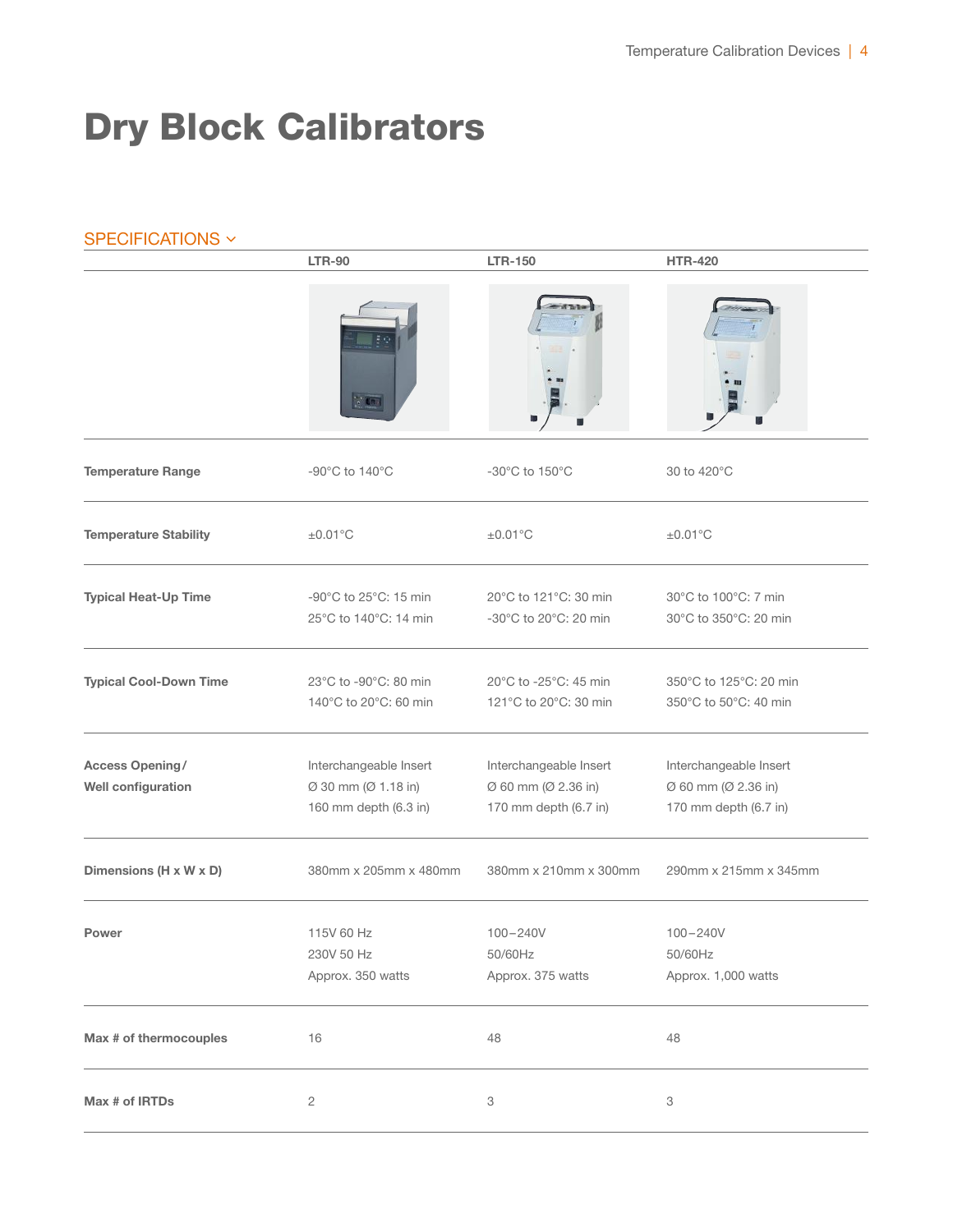### LTR-150

#### DRY BLOCK AND LIQUID BATH ALL-IN-ONE TEMPERATURE CALIBRATOR

#### -30°C TO 150°C

From its ability to calibrate 48 thermocouples at one time to its versatility to function as a dry block, liquid bath or surface calibrator, the LTR-150 saves hours of time and effort when calibrating or verifying validation sensors.

#### FEATURES & BENEFITS

- ∙ Uniformity of up to 0.1°C
- ∙ Fast heating and cooling times
- ∙ Thermocouple fixture for easy handling of up to 48 TCs
- ∙ Dry block inserts are designed to accommodate thermocouples, IRTD, ValProbe (RT) flexible/bendable as well as RF ValProbe probes
- ∙ Software interface for all existing Kaye products (IRTD, Validator 2000, Validator AVS, ValProbe (RT) and RF ValProbe) and features automatic/manual calibrations

∙ Liquid micro bath tub with sensor cage and magnetic stirrer can be used for thermocouples, special process probes as well as ValProbe RT rigid loggers



### HTR-420 LTR-90

#### DRY BLOCK TEMPERATURE

#### CALIBRATOR | 30° TO 420°C

The Kaye HTR-420 is the most advanced high temperature calibrator and is compatible with the Validator 2000, Validator AVS, ValProbe (RT) or RF ValProbe software for automatic sensor calibration.

#### FEATURES & BENEFITS

- ∙ Uniformity of up to 0.1°C
- ∙ Fast heating and cooling times
- ∙ Software interface for all existing Kaye products (IRTD, Validator 2000, Validator AVS, ValProbe (RT) and RF ValProbe) and features automatic/manual calibrations
- ∙ Additional inserts available for calibrating specialty or process probes

#### ULTRA-COOL DRY BLOCK CALIBRATOR

#### -90°C TO 140°C

The Kaye LTR-90 is an ultra-cool dry well calibrator designed for portability, and ease of operation. Operating from -90°C to +140°C it delivers fast response, high stability and automated sensor calibration for ultra-low temperature applications.

- ∙ Stirling cooler technology: reaches -90°C in 80 min
- ∙ Temperature stability of ±0.01ºC
- ∙ Axial uniformity 0.05°C full range
- ∙ Software interface with Kaye Validator for automatic sensor calibration utility
- ∙ Custom block design to accommodate 2 reference probes (IRTD) and four inserts with three thermocouples per insert
- ∙ Rubber insulator cap to prevent frost buildup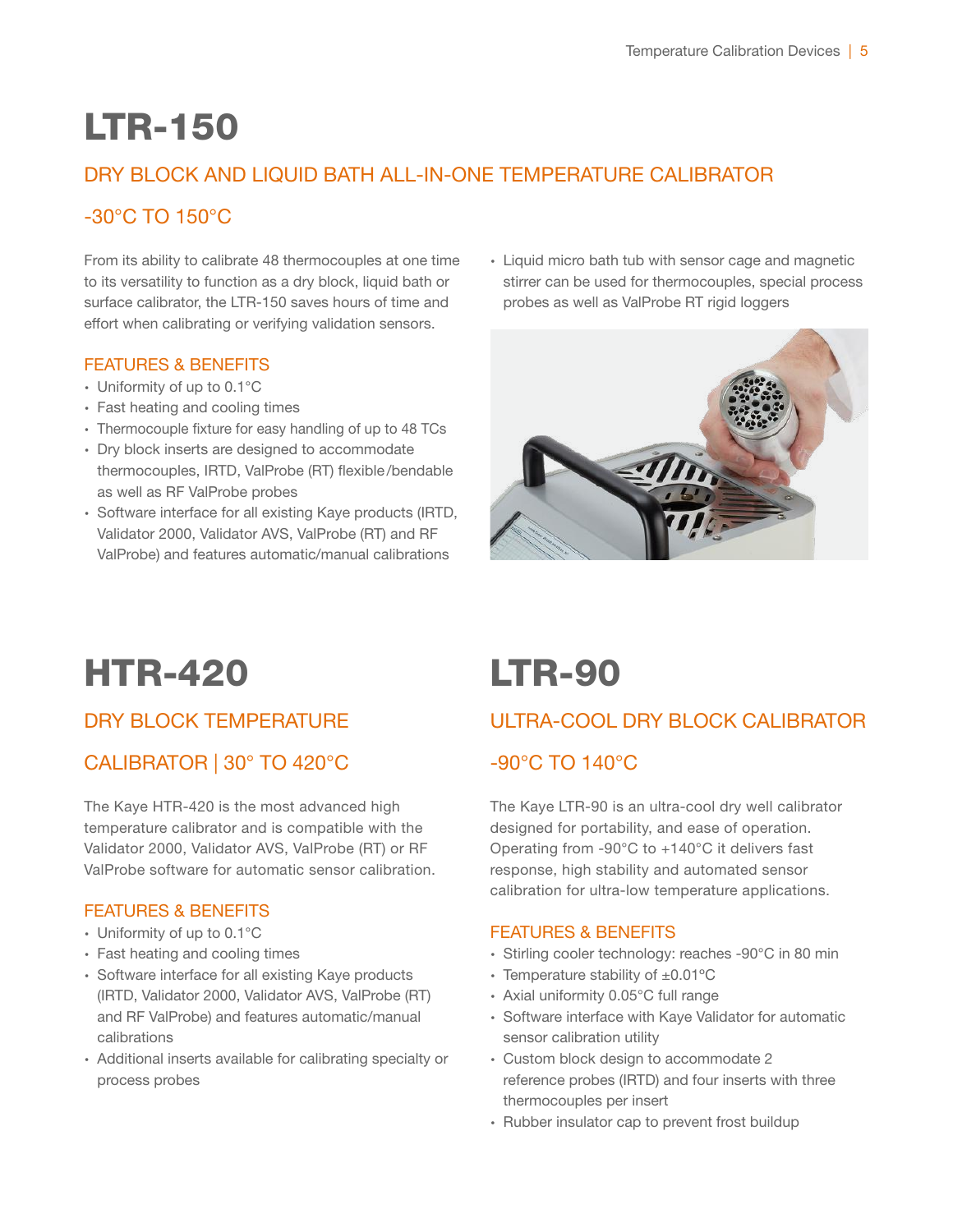### Liquid Calibration Baths

| SPECIFICATIONS V                               |                                                                   |                                                                    |                                                       |  |
|------------------------------------------------|-------------------------------------------------------------------|--------------------------------------------------------------------|-------------------------------------------------------|--|
|                                                | <b>CTR-25</b>                                                     | <b>CTR-40</b>                                                      | <b>CTR-80</b>                                         |  |
|                                                |                                                                   |                                                                    |                                                       |  |
| <b>Temperature Range</b>                       | -25 $\mathrm{^{\circ}C}$ to 140 $\mathrm{^{\circ}C}$              | $-40^{\circ}$ C to 150 $^{\circ}$ C                                | $-80^{\circ}$ C to 30 $^{\circ}$ C (100 $^{\circ}$ C) |  |
| <b>Temperature Stability</b>                   | $0.01^{\circ}$ C                                                  | $\pm 0.005^{\circ}$ C at -40 $^{\circ}$ C (oil)                    | ±0.006°C at -80°C (halocarbon)                        |  |
| <b>Typical Heat-Up Time</b>                    | 25°C to 140°C: 55 min                                             | 25°C to 150°C: 60 min                                              | $-80^{\circ}$ C to 25 $^{\circ}$ C: 60 min            |  |
| <b>Typical Cool-Down Time</b>                  | 140°C to 25°C: 45 min                                             | 25°C to -40°C: 110 min                                             | 25°C to -80°C: 120 min                                |  |
| Access Opening/<br>Well configuration          | $111mm \times 111mm$<br>$(4.4" \times 4.4")$<br><b>Tank 2.5 </b>  | $172$ mm $\times$ 94mm<br>$(6.8" \times 3.7")$<br><b>Tank 9.21</b> | 86mm x 114mm<br>$(3.25" \times 4.5")$<br>Tank 3.8     |  |
| Dimensions (H x W x D)                         | 382mm x 242mm x 400mm                                             | 584 mm x 305 mm x 622 mm 762 x 305 x 610mm                         |                                                       |  |
| Power                                          | 115V 50 Hz or 60 Hz<br>230V 50 Hz or 60 Hz<br>Approx. 1,150 watts | 115V 60 Hz<br>230V 50 Hz<br>Approx. 1,400 watts                    | 115V 60 Hz<br>230V 50 Hz<br>Approx. 1,700 watts       |  |
| Max number of rigid<br><b>ValProbe loggers</b> | $10$                                                              | 16                                                                 | 3                                                     |  |

Additional fixtures available for:

∙ CTR-40 – can hold up to 20 freeze dryer loggers

∙ CTR-80 – can hold up to 12 freeze dryer loggers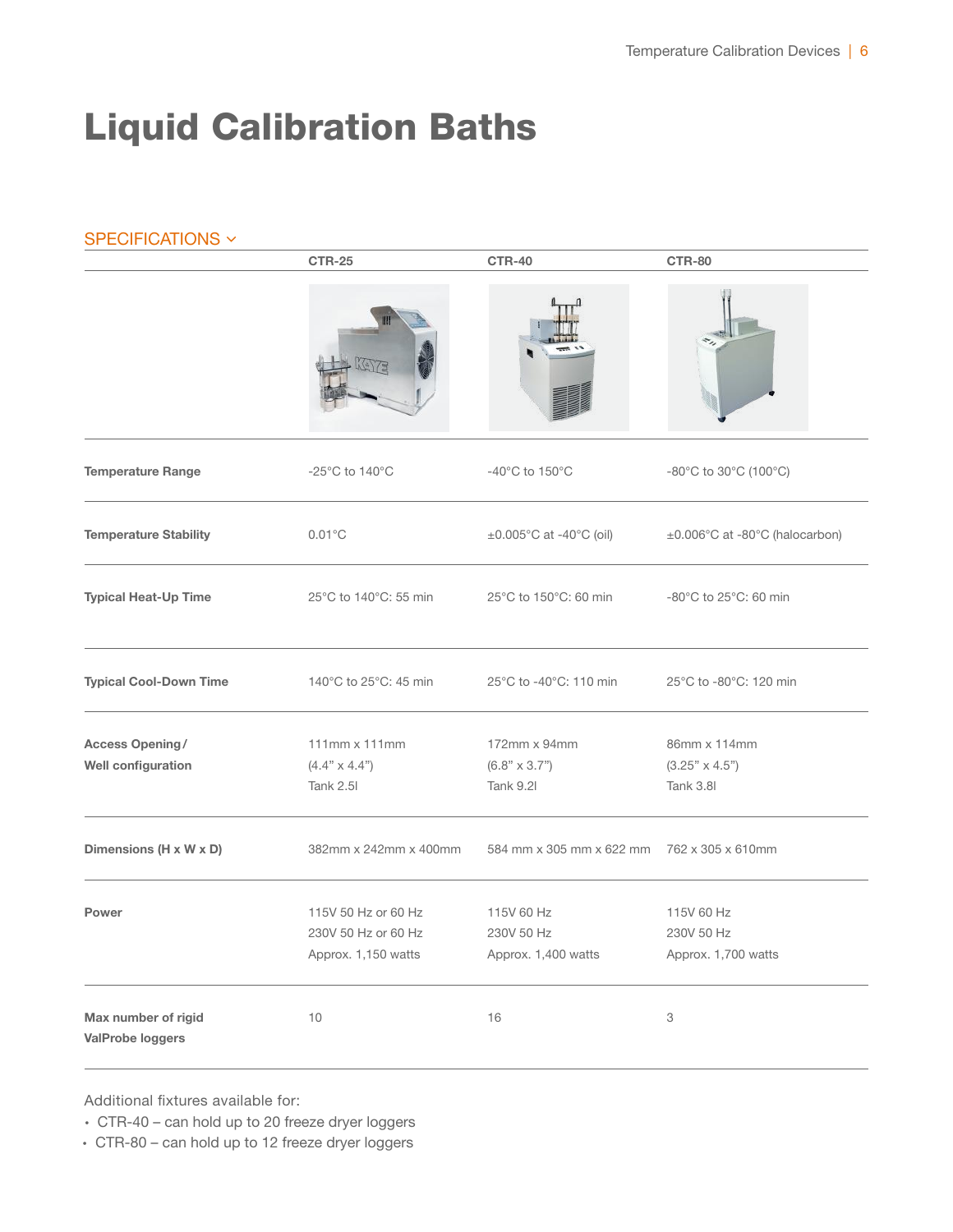# CTR-25

### PORTABLE LIQUID CALIBRATION BATH | -25°C TO 140°C

The CTR-25 was designed to address portability, capacity, speed and accuracy requirements not normally found in competitive liquid baths. The CTR-25 is ideally suited for verifications of up to 10 Kaye ValProbe or ValProbe RT Loggers as well as various sized process sensors.

#### FEATURES & BENEFITS

- ∙ Uniformity of up to 0.02°C
- ∙ Firmware supports automatic/manual verifications of ValProbe loggers
- ∙ Compressor free unit operates with modern Peltier technology
- ∙ Stainless steel casing withstands harsh sterilizing chemicals
- ∙ Large front panel display with intuitive controls
- ∙ Large 2.5l tank with up to 6" (15.24cm) depth can accommodate wide range of sensor types



### CTR-40 CTR-80

#### LIQUID CALIBRATION BATH

#### -40°C TO 150°C

The advanced design of the CTR-40 combines excellent temperature stability and uniformity with a temperature range of -40 to 150°C to address ValProbe applications. The generous 9.2-liter tank and specially designed ValProbe immersion basket accommodate up to 16 ValProbe loggers, making calibration or verification a quick and easy process.

#### FEATURES & BENEFITS

- ∙ Large capacity for multiple and different size sensors
- ∙ Indicates temperature to 0.01°C resolution
- ∙ Automates calibration when used with all Kaye **Products**
- ∙ Quiet operation

### ULTRA-LOW TEMPERATURE BATH

#### -80°C TO 30°C

The CTR-80 bath is the ideal unit for calibrating temperature sensors used in freeze dryers, freezers, and ultra-low cryo units. Operating from -80 to 30°C, the CTR-80 brings fast response and high stability to your cold temperature applications.

- ∙ Large capacity for multiple and different size sensors
- ∙ Uniformity of up to ±0.008°C
- ∙ Indicates temperature to 0.01°C resolution
- ∙ Automates calibration when used with the Validator 2000
- ∙ Quiet operation